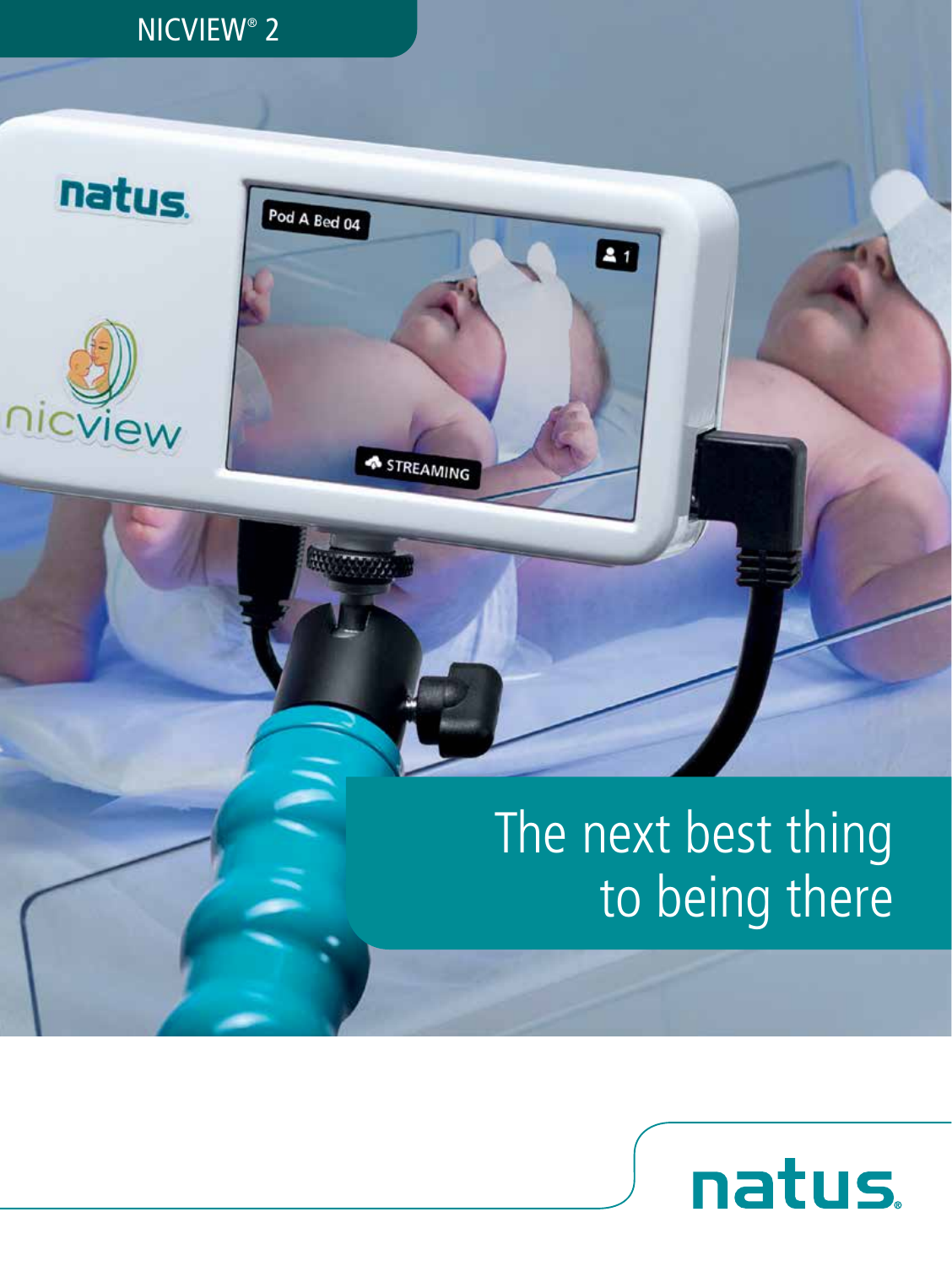# The next generation NICVIEW® 2

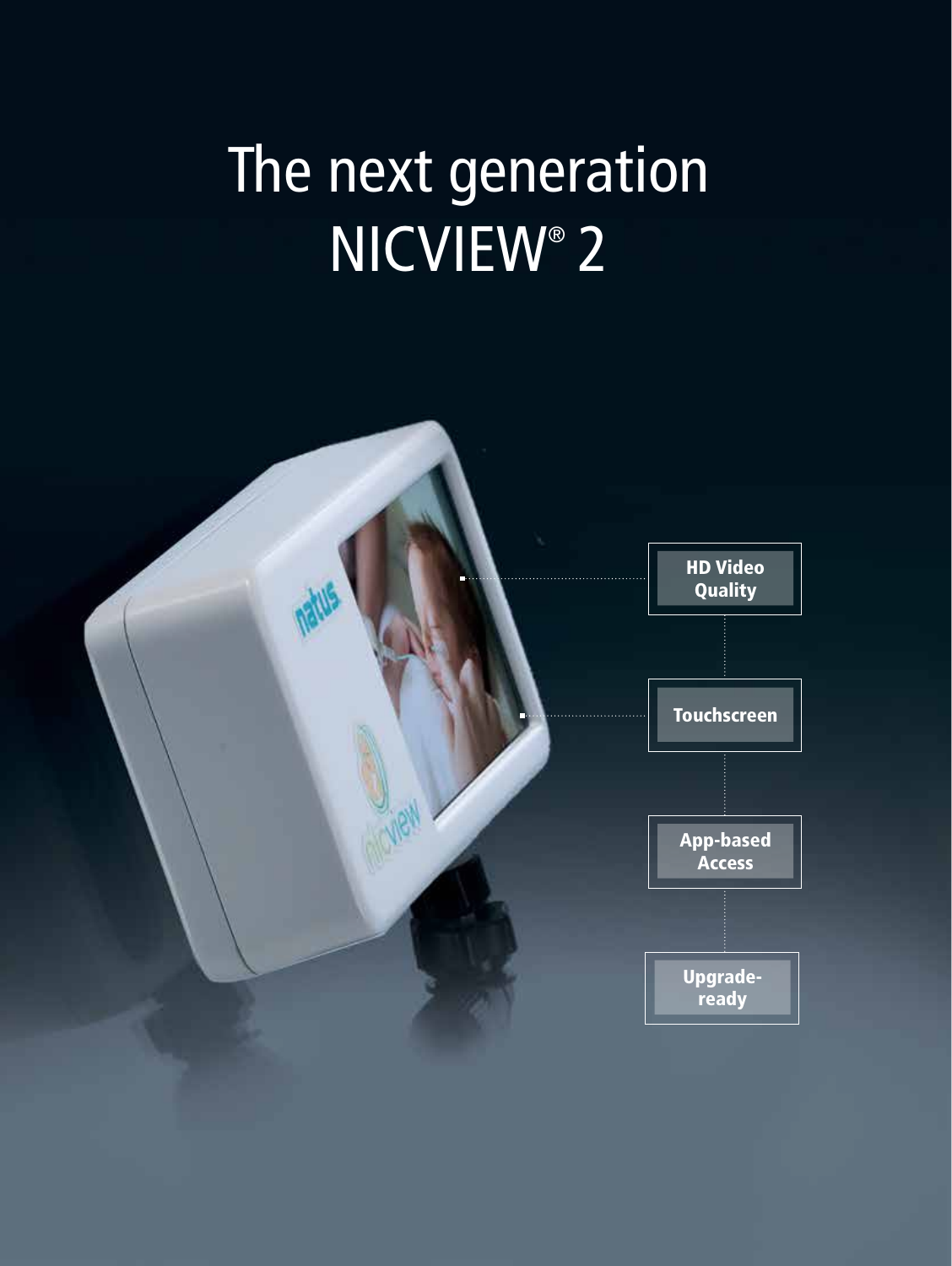## Natus, placing families at the center of newborn care

Childbirth is an emotional event for parents and families, particularly when a newborn's first few critical days, weeks or even months are spent in the NICU. 24/7 video streaming with NICVIEW 2 helps families feel more involved right from the start, making them partners in the process of giving their hospitalized family member **the best start in life**.

## Actively Supporting Mother-Baby Bonding

natus.

**Video streaming on demand** helps reduce the anxiety mothers can feel being separated from their newborn. The visual stimulus supports the mother-baby bonding process and has the potential to assist with milk flow during breastmilk expression while mother and baby are separated.<sup>1,2</sup> Family can watch and learn their newborn's routines in the NICU, helping smooth the transition to life at home.

#### Builds Trust in the NICU

**Small and clean design,** NICVIEW 2 can be turned on/off and repositioned at will, so that NICU staff remain in control of the care process at all times. Parents see their newborns receiving the best possible care, creating trust and confidence in the NICU staff.

### Protecting Privacy

**NICVIEW 2 is exceptionally user-friendly,** with HD web-based video for real-time streaming on any online device via a standard downloadable app.

**Privacy is paramount.** Password-protected access ensures parents can view only their newborn. With end-to-end encryption and SSL authentication, parents enjoy the same degree of privacy as they do at home.

#### Convenient & Secure

**Active Directory Integration**, enables your facility to use your own hospital network username and password credentials to access the NICVIEW portal.

Hospitals taking advance of this new option gain efficiency in managing their own role-based security, simplifying administration of access control to the NICVIEW portal for hospital staff. Reduce security risk by having access to the NICVIEW portal disabled instantly when roles and credentials change.